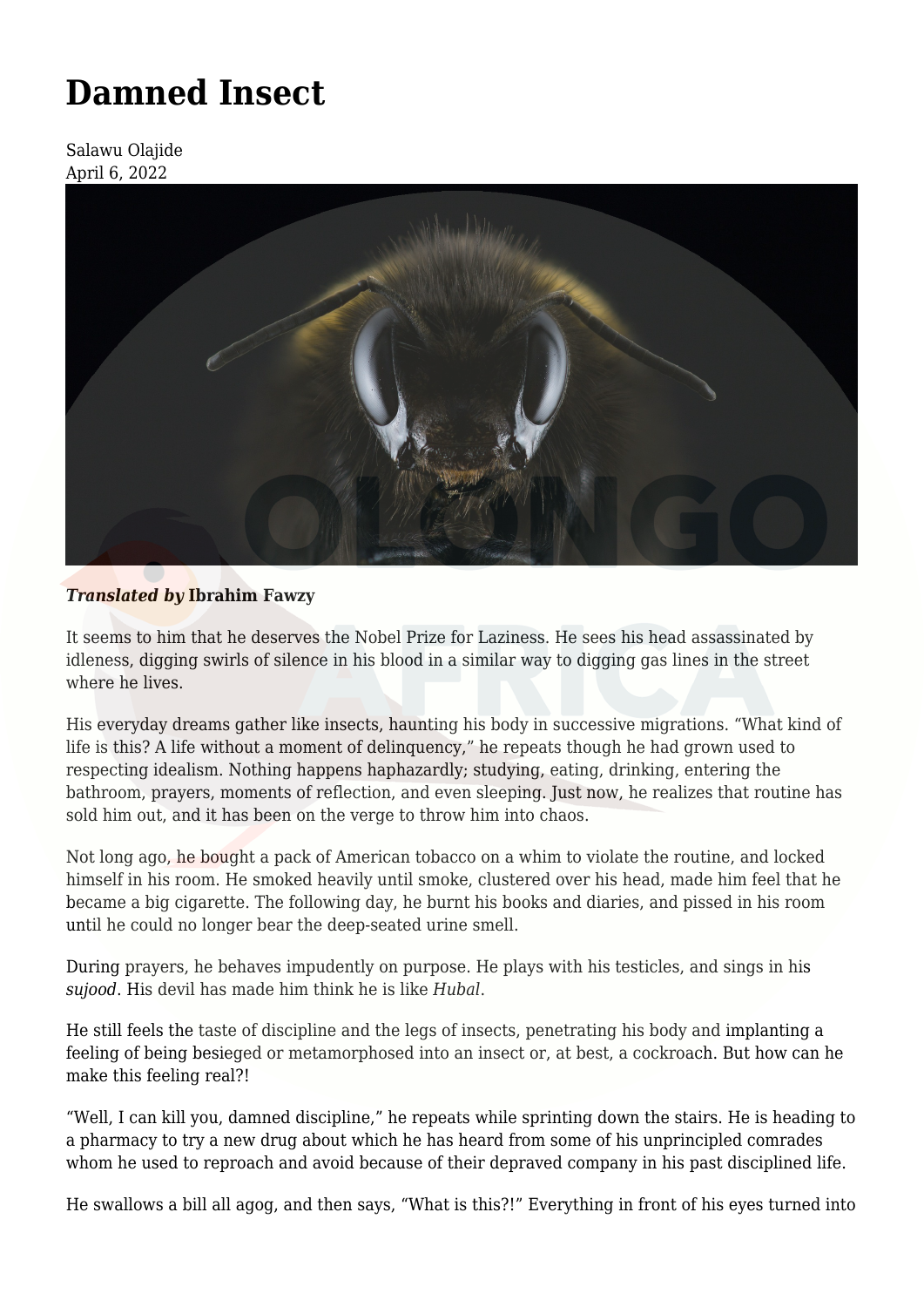insects. He is pie-eyed, repeating; "Insects following insects."

He himself has been metamorphosed into an insect, chasing millions of insects poured out on floors and walls as though this numbing pill has included half of the Earth's insects. The delight of the legs felt in every part of his body has increased his drunkenness. Piece by piece, he takes his clothes off as if he is looking for his wings. He holds his shoes and hits the wall in front of him violently.

He calls insects surrounding him out to get onto the magic carpet to run after this insect stuck to the ceiling. "In search of your wings, get onto the carpet with me to kill this evil-smelling insect," he calls them out again, but no one responds except for a poor wing-broken insect.

The carpet speeds up, chasing and prowling the evil-smelling insects stuck to the ceiling, and its myrmidons of black flies with disturbing buzzing.

He simply retreats with the wing-broken insect behind a fly, infuriating him. He goes down on the carpet to get something to hit with, but his hand recklessly breaks the lamp, and he falls down in a swoon.

The hurly-burly made by the clash between his body and the floor violates the discipline followed at home. His mother opens the door to find him lying prostrate, completely naked, repeating; "Get out, you damned insect."

### **Translator's note**

 $\mathcal{L}=\mathcal{L}=\mathcal{L}=\mathcal{L}=\mathcal{L}=\mathcal{L}=\mathcal{L}=\mathcal{L}=\mathcal{L}=\mathcal{L}=\mathcal{L}=\mathcal{L}=\mathcal{L}=\mathcal{L}=\mathcal{L}=\mathcal{L}=\mathcal{L}=\mathcal{L}=\mathcal{L}=\mathcal{L}=\mathcal{L}=\mathcal{L}=\mathcal{L}=\mathcal{L}=\mathcal{L}=\mathcal{L}=\mathcal{L}=\mathcal{L}=\mathcal{L}=\mathcal{L}=\mathcal{L}=\mathcal{L}=\mathcal{L}=\mathcal{L}=\mathcal{L}=\mathcal{L}=\mathcal{$ 

Surreal and disorienting, this thought-provoking "Damned Insect" explores the consequences of capitulation, and how rebellion is, sometimes if not always, the only way to self-realization, and it is the result of selling out. Kafkaesque and baffling, this piece takes us on a fictional journey within the protagonist's subconscious to reveal his complex psychological world; the protagonist wants to be metamorphosed into an insect to get rid of a life he is not comfortable with. The childish deeds are no more than failed trials to break the barriers of silence around him, and create chaos in a rather calm life. However, he finally finds out that these trials are done by a wretched person who is unable to make a slight change, or even move stable things.

Hany Said's style is (a) straightforward with poignant simplicity, (b) distinguished by poetic language that fits the characters' backgrounds and environments, and (c) pregnant with social and psychological denotations. Since the protagonist is alienated, I tried, in my translation, to alienate and jar readers, too through leaving words such as *Sujood* and *Hubal* untranslated because (a) there are no proper English translations for them, and it is organic to have Arabic words, idioms and expressions that cannot be translated in a way that fully conveys the meaning, and (b) it is a gesture of inclusion of bilingual readers.

#### **Author's Bio:**

Hany Ali Said is an Egyptian professor of Arabic Rhetoric and Literary Criticism at Fayoum University in Egypt and Qassim University in Saudi Arabia. He writes both creatively and academically. He published several academic books and articles. He also authored two short-story collections; *The Echo of Silence*, his first short-story collection that was published in 2014, and *Kafka's Butterflies*, his latest short-story collection published in 2022. He was awarded many prizes; Al- Joumhouria, a prominent Egyptian daily newspaper, award for the best scholarly article in 2009.